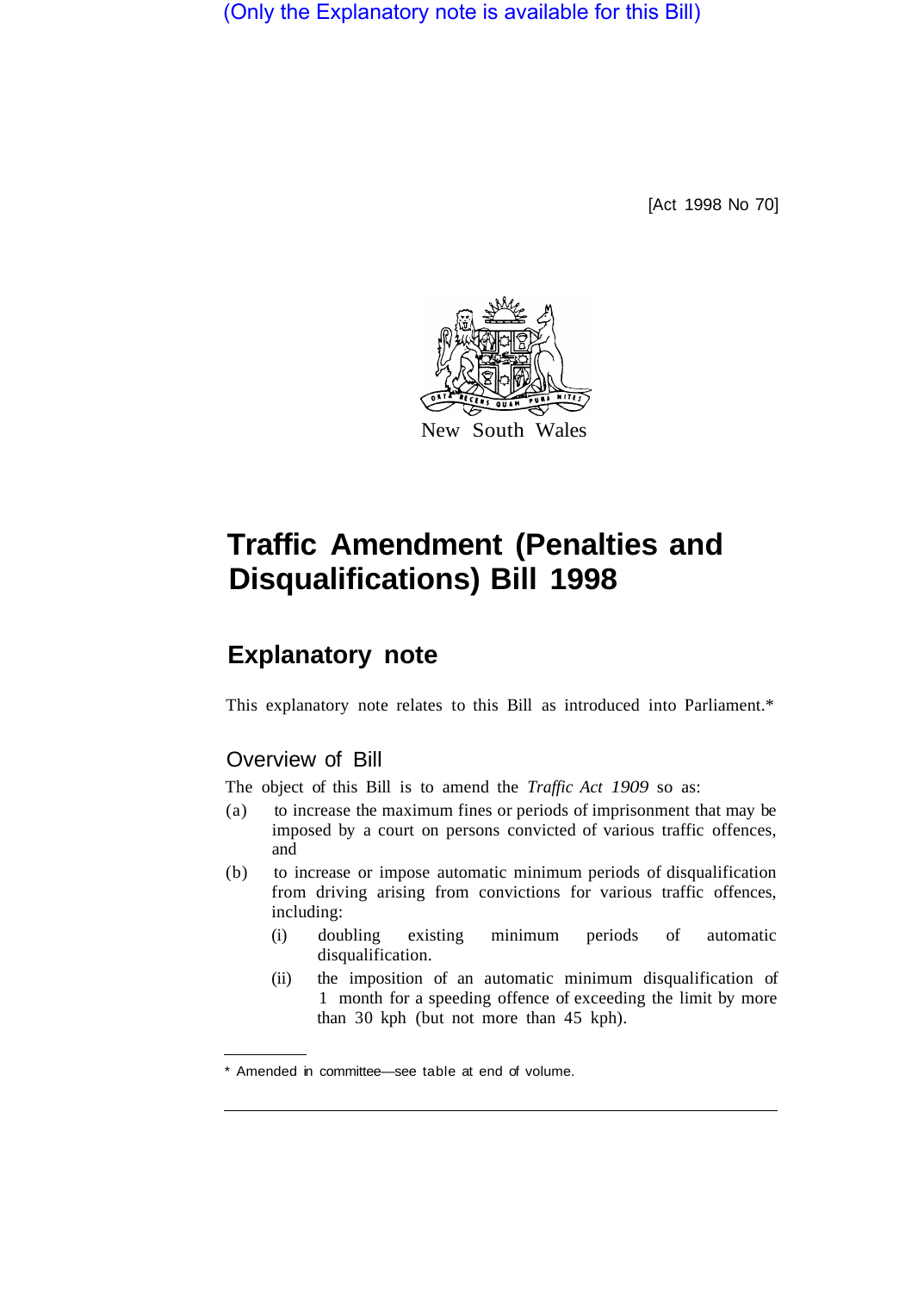Explanatory note

- (iii) the imposition of automatic minimum disqualification of 3 years on persons who are convicted of driving without ever having obtained a licence and who have previously been convicted of a major traffic offence or been convicted on a previous occasion for driving without a licence (or have been previously issued with a penalty notice for allegedly driving without a licence),
- (iv) the mandatory imposition (with minor exceptions) of periods of 5 years' disqualification for certain habitual traffic offenders (generally persons convicted of major and certain other traffic offences on 3 occasions in 5 years), and
- (c) to make other changes with respect to penalties and licence cancellation.

# Outline of provisions

**Clause 1** sets out the name (also called the short title) of the proposed Act.

**Clause 2** provides for the commencement of the proposed Act on a day or days to be appointed by proclamation.

**Clause 3** is a formal provision giving effect to the amendments to the *Traffic Act 1909* set out in Schedule 1.

# **Schedule 1 Amendments to the Traffic Act 1909**

# **General increases in penalties and disqualifications**

**Schedule 1 [1]–[57]** and **[59]** give effect to the proposed increases in court imposed penalties and disqualifications. They are summarised in the Appendix to this Explanatory note.

# **Habitual traffic offenders scheme**

**Schedule 1 [58]** gives effect to a scheme with respect to the declaration of habitual traffic offenders. The principal features of the scheme are as follows:

- (1) The scheme provides for an automatic declaration as a habitual traffic offender and a mandatory 5-year disqualification from driving on the third conviction (and on each subsequent conviction) in 5 years for relevant traffic offences.
- (2) The relevant traffic offences include offences under the *Crimes Act 1900* in which death or bodily harm is caused by the driving of a motor vehicle, negligent driving causing death or grievous bodily harm,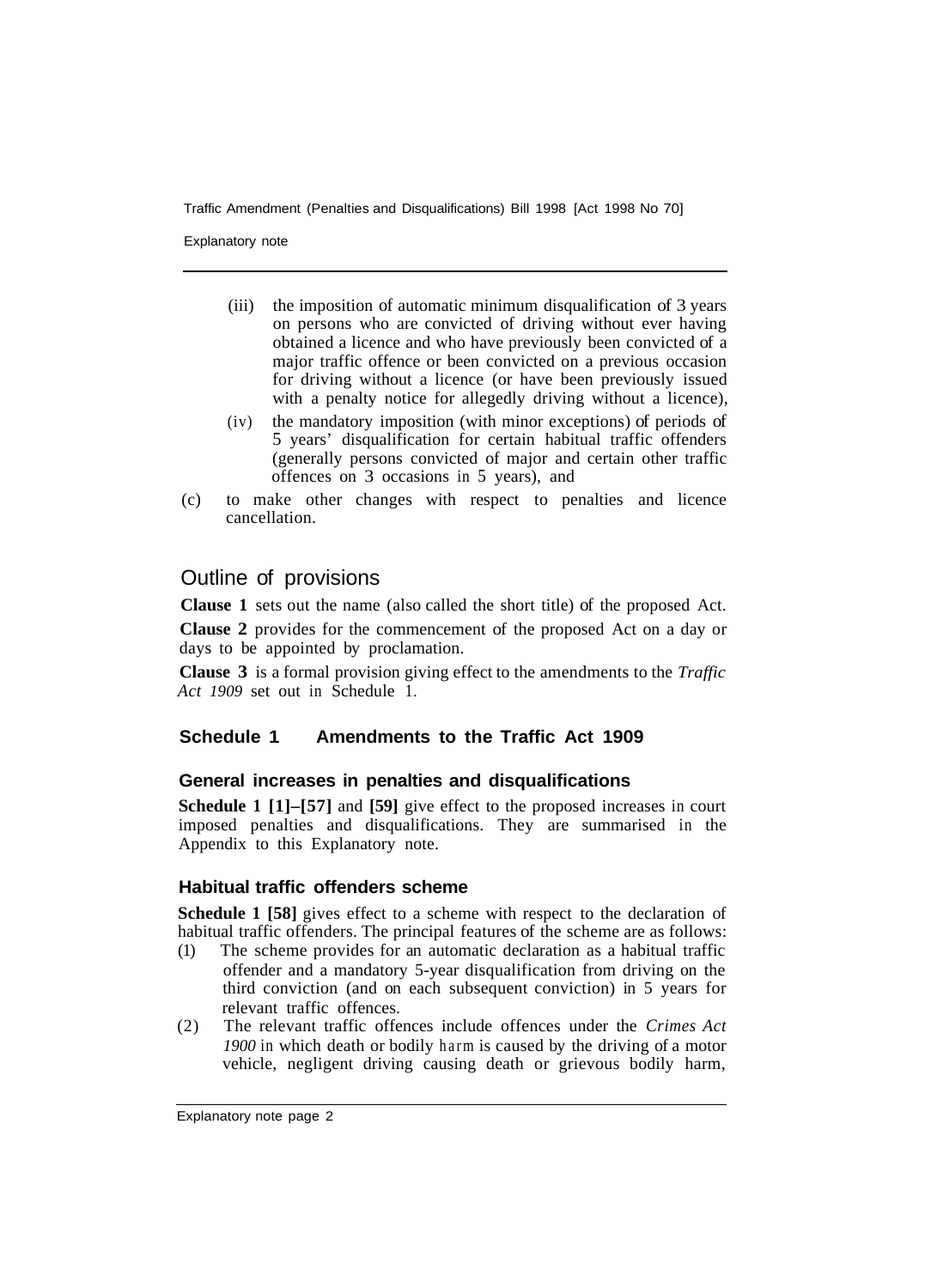Explanatory note

reckless or dangerous driving, driving when affected by alcohol or drugs, speeding by more than 45 kph over the limit, driving without a licence or while disqualified. The relevant offences include any offence for which a person is convicted in another State or Territory, so long as the offence is of the same kind as a relevant offence committed in this State.

- (3) There is no court appeal against the declaration of a habitual traffic offender or the disqualification imposed by the declaration.
- (4) The disqualification is in addition to the court penalty and mandatory disqualification for that third or subsequent conviction—the 5-year disqualification (and each additional 5-year disqualification) will not commence until all existing disqualifications are completed.
- (5) The scheme enables the court to remove the declaration or to reduce the disqualification to a period of not less than 2 years (but only in special cases where the 5-year disqualification would be disproportionate and unjust).
- (6) The scheme will apply to a third offence that would trigger a declaration of a habitual traffic offender even though the person is not convicted but the charge is only found to be proven under section 556A of the *Crimes Act 1900.*
- (7) The scheme requires the 3 traffic offences giving rise to the declaration to have occurred on different occasions.

# **Appendix Summary of increased penalties and disqualifications**

# **Notes.**

- (1) A period of disqualification is a period of automatic disqualification from driving that is imposed by the Act by virtue of the conviction for the offence concerned (and generally without any specific order of the court).
- (2) Where the maximum court penalty is a fine of a specified number of penalty units or a period of imprisonment, the court may generally impose both that fine and period of imprisonment.
- (3) A reference to a second or subsequent offence is generally a reference to the second or subsequent occasion on which the offence was committed in the previous 5 years or the first occasion on which it was committed if the person had committed a major offence (referred to in section 10A of the Act) within the previous 5 years, eg major offences include offences under the Crimes Act 1900 in which death or bodily harm is caused by the driving of a motor vehicle, negligent driving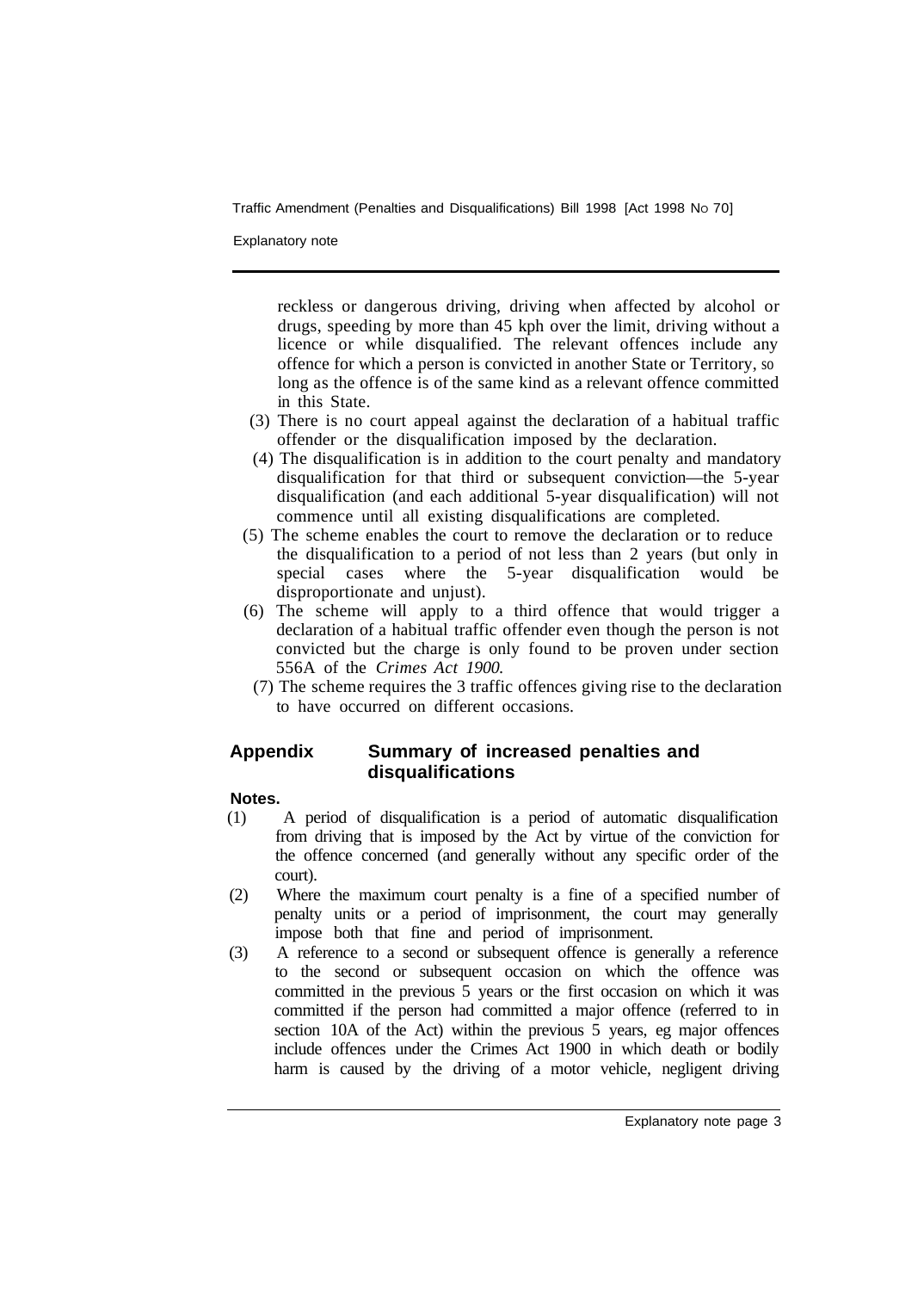Explanatory note

causing death or grievous bodily harm, reckless or dangerous driving, and driving when affected by alcohol or drugs.

- (4) The Bill extends the category of major offences as referred to in section 10A of the Act to negligent driving under section 4 of the Act that causes death or grievous bodily harm **(Schedule 1 [42]).**
- (5) The Bill extends the category of offences for which a court may under section 556A of the *Crimes Act 1900* find a charge for the offence proven (but not proceed to a conviction) to the offence of negligent driving under section 4 of the Act that causes death or grievous bodily harm **(Schedule 1 [41]).**
- (6) At present the value of a penalty unit is \$110.

### **1 Negligent driving—section 4**

- ( 1) For a first offence
	- (a) if the negligent driving occasions death—30 penalty units or 18 months imprisonment [existing penalty: 20 penalty units or 12 months imprisonment],
	- (b) if the negligent driving occasions grievous bodily harm—20 penalty units or 9 months imprisonment [existing penalty: 15 penalty units or 6 months imprisonment],
	- (c) in any other case—l0 penalty units [existing penalty: 5 penalty units].
- (2) For a second or subsequent offence
	- (a) if the negligent driving occasions death—50 penalty units or 2 years imprisonment [existing penalty: 20 penalty units or 12 months imprisonment],
	- (b) if the negligent driving occasions grievous bodily harm—30 penalty units or 12 months imprisonment [existing penalty: 15 penalty units or 6 months imprisonment],
	- (c) in any other case—l0 penalty units [existing penalty: 5 penalty units].

Explanatory note page 4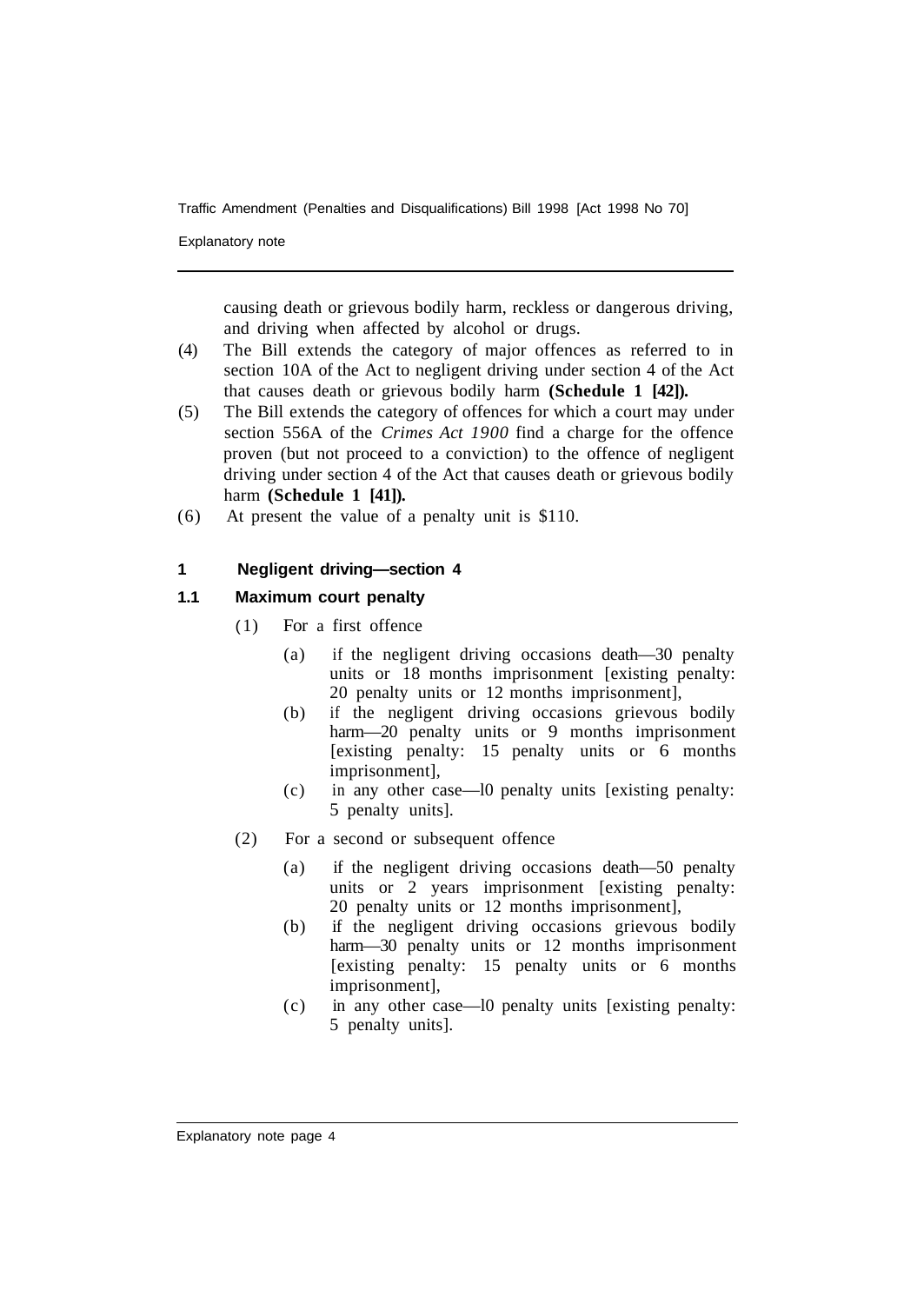Explanatory note

#### **1.2 Disqualification**

- (1) For a first offence
	- (a) if the negligent driving occasions death or grievous bodily harm—l2 months minimum and 3 years maximum disqualification [existing disqualification: such period (if any) as determined by court],
	- (b) in any other case—such period (if any) as determined by court [existing disqualification: same].

# (2) **For a second or subsequent offence**

- (a) if the negligent driving occasions death or grievous bodily harm—2 years minimum and 5 years maximum disqualification [existing disqualification: such period (if any) as determined by court],
- (b) in any other case—such period (if any) as determined by court [existing disqualification: same].

#### **2 Furious, reckless or dangerous driving—section 4**

#### **2.1 Maximum court penalty**

- (1) For a first offence—20 penalty units or 9 months imprisonment [existing penalty: 15 penalty units or 9 months imprisonment].
- (2) For a second or subsequent offence—30 penalty units or 12 months imprisonment [existing penalty: 20 penalty units or 12 months imprisonment].

#### **2.2 Disqualification**

- (1) For a first offence—l2 months minimum and 3 years maximum disqualification [existing disqualification: 6 months minimum and 3 years maximum].
- (2) For a second or subsequent offence—2 years minimum and 5 years maximum disqualification [existing disqualification: 12 months minimum and 5 years maximum].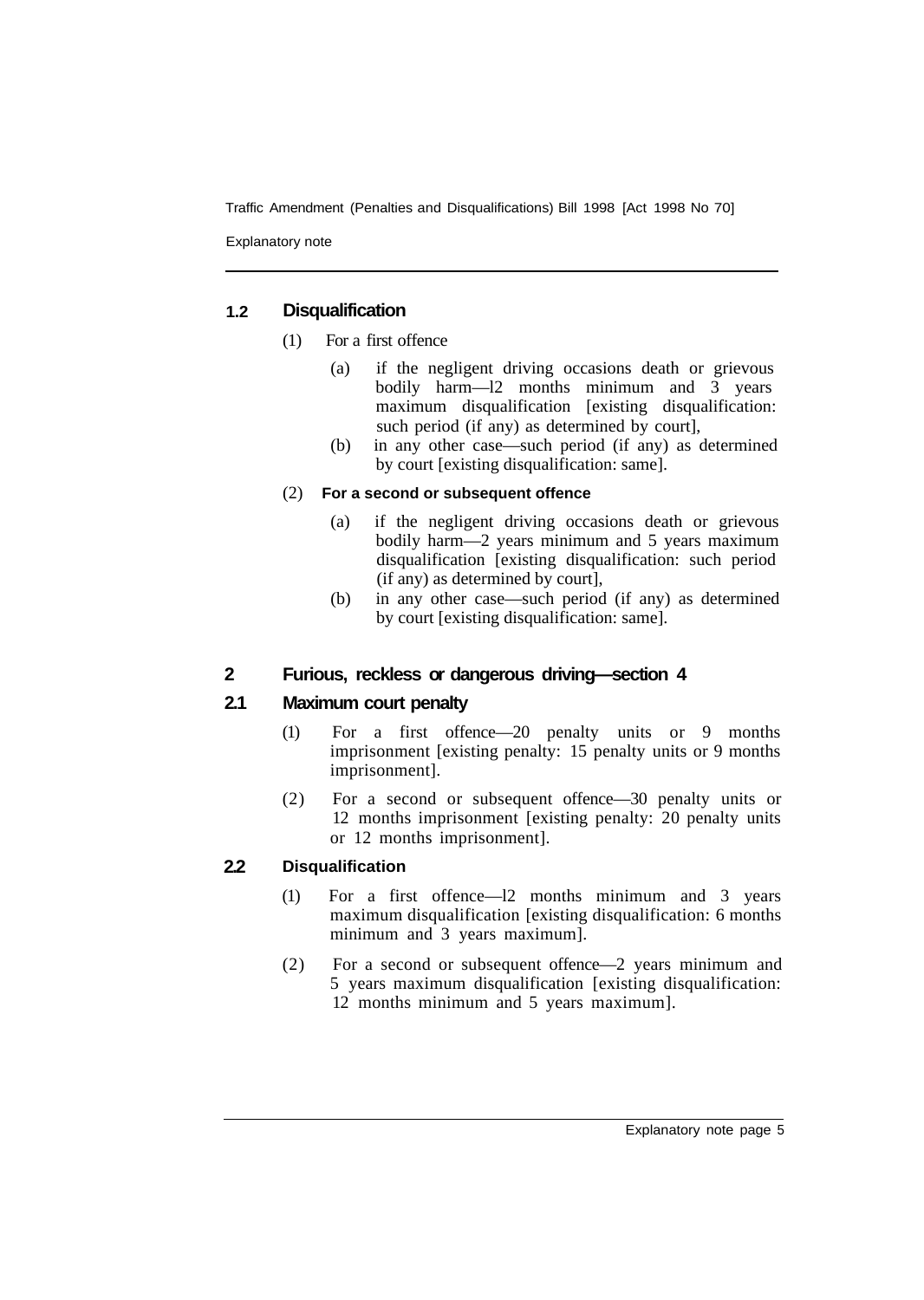Explanatory note

#### **3 Speeding offences—section 4A**

#### **3.1 Maximum court penalty**

- (1) If the speed exceeds the limit by more than 45 kph—30 penalty units in the case of a heavy motor vehicle or coach, and 20 penalty units for any other vehicle [existing penalty: 20 penalty units].
- (2) If the speed exceeds the limit by less than 45 kph—20 penalty units [existing penalty: same].

#### **3.2 Disqualification**

- (1) If the speed exceeds the limit by more than 45 kph—3 months minimum and any additional period determined by court [existing disqualification: same].
- (2) If the speed exceeds the limit by more than 30 kph but not more than 45 kph—1 month minimum and any additional period determined by court [existing disqualification: such period (if any) as determined by court].
- (3) If the speed exceeds the limit by less than 30 kph—such period (if any) as determined by court [existing disqualification: same].

#### **4 Prescribed concentration of alcohol in blood-section 4E**

- (1) For a first offence
	- (a) special and low range—l0 penalty units [existing penalty: 5 penalty units],
	- (b) middle range—20 penalty units or 9 months imprisonment [existing penalty: 10 penalty units or 6 months imprisonment],
	- (c) high range—30 penalty units or 18 months imprisonment [existing penalty: 15 penalty units or 9 months imprisonment].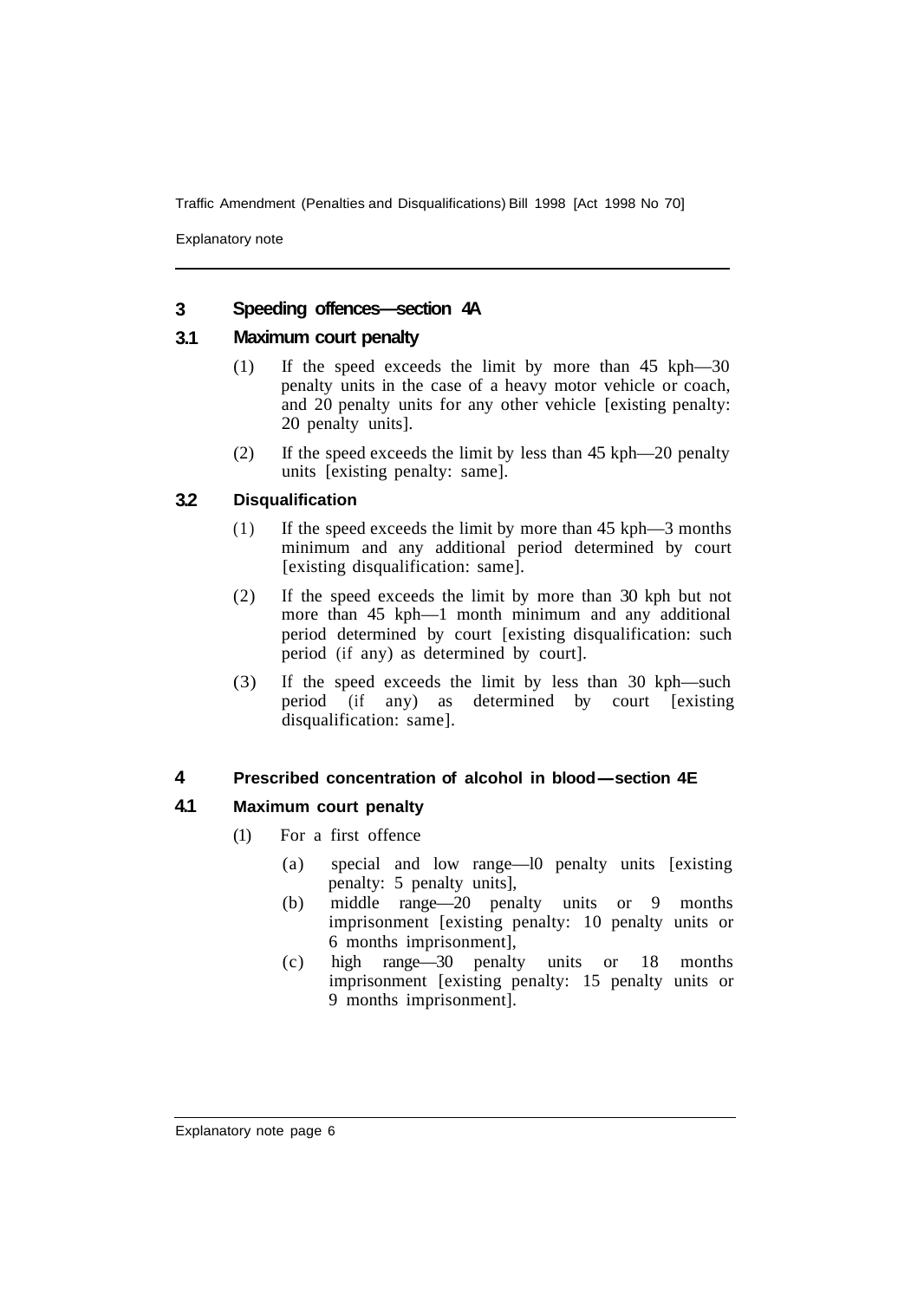Explanatory note

- (2) For a second or subsequent offence
	- (a) special and low range—20 penalty units [existing penalty: 10 penalty units],
	- (b) middle range—30 penalty units or 12 months imprisonment [existing penalty: 10 penalty units or 6 months imprisonment],
	- (c) high range—50 penalty units or 2 years imprisonment [existing penalty: 20 penalty units or 12 months imprisonment].

# **4.2 Disqualification**

- (1) For a first offence
	- (a) special and low range—3 months minimum and 6 months maximum disqualification [existing disqualification: 3 months maximum for special range and 6 months maximum for low range],
	- (b) middle range—6 months minimum and 12 months maximum disqualification [existing disqualification: 3 months minimum and 12 months nominal maximum],
	- (c) high range—l2 months minimum and 3 years maximum disqualification [existing disqualification: 6 months minimum and 3 years nominal maximum].
- (2) For a second or subsequent offence
	- (a) special and low range—6 months minimum and 12 months maximum disqualification [existing disqualification: 3 months minimum and 12 months nominal maximum].
	- (b) middle range—l2 months minimum and 3 years maximum disqualification [existing disqualification: 6 months minimum and 3 years nominal maximum].
	- (c) high range—2 years minimum and 5 years maximum disqualification [existing disqualification: 12 months minimum and 5 years nominal maximum].

**Note.** For middle range alcohol offences, immediate licence suspension on being charged will apply as in the case with high range offences at present-see Schedule 1 [56] and [57].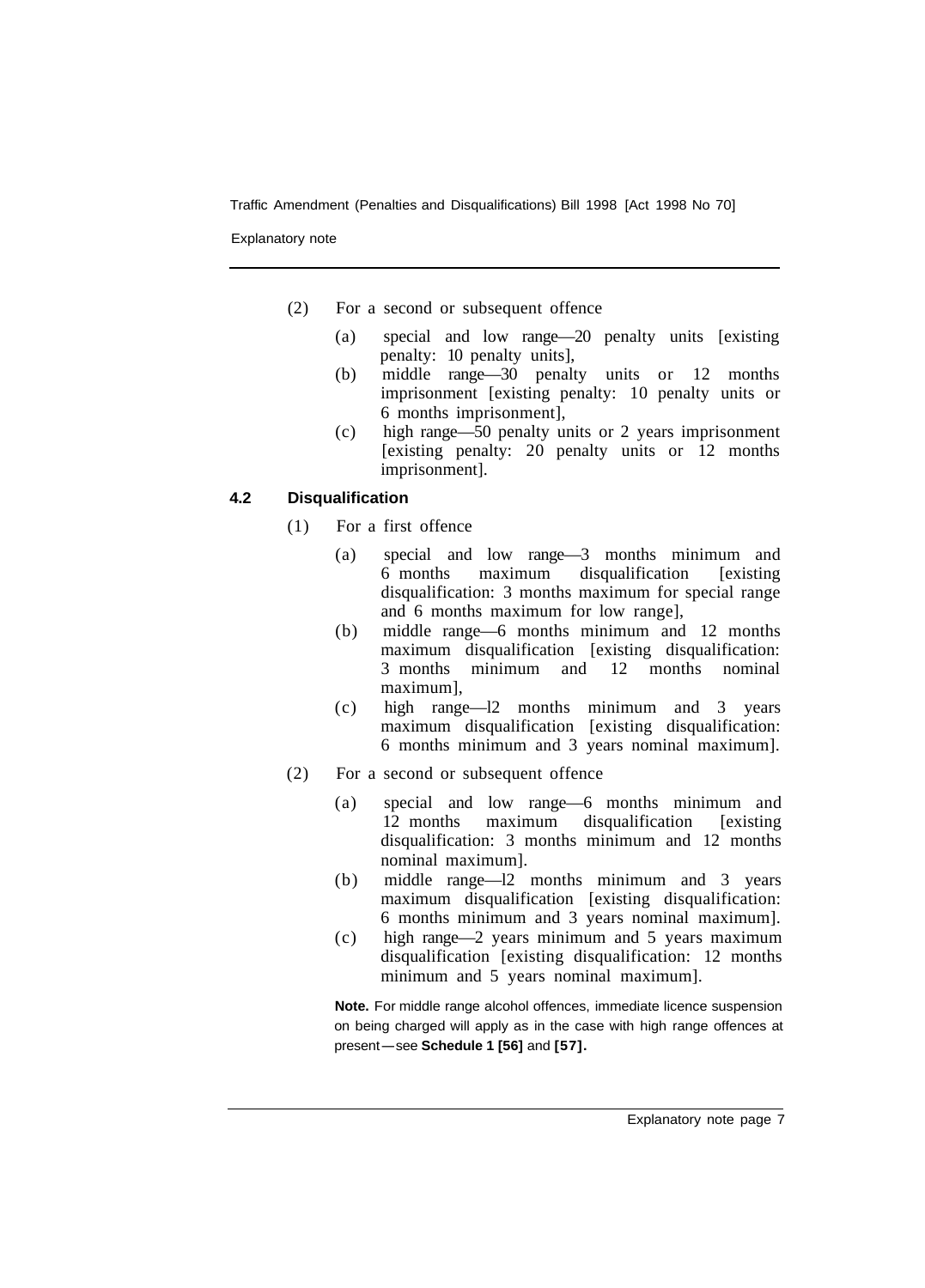Explanatory note

#### **5 Refuse breath analysis or alter concentration of alcohol in blood-sections 4E (7) and 4F (7)**

The proposed court penalties and disqualifications (and existing penalties and disqualifications) are at the same levels as for high range alcohol offences.

#### **6 Driving under influence of drugs and related offences of refusing blood test etc-sections 5 (2), 4E (7) and 4F (7)**

The proposed court penalties and disqualifications also increased in line with increases for similar offences relating to alcohol.

# **7 Unlicensed driving or driving while disqualified or after**  Unlicensed driving or driving while disqualified<br>refusal of licence—sections 6 (1) (a) and 7A

- (1) For a first offence
	- (a) if the person has never been licensed or otherwise does not have a licence for the relevant category of vehicle (s 6)—20 penalty units [existing penalty: same],
	- (b) if the person has been refused a licence or has been disqualified (s 7A)—30 penalty units or 18 months imprisonment [existing penalty: 10 penalty units or 6 months imprisonment].
- (2) For a second or subsequent offence
	- (a) if the person has never been licensed (s 6)—30 penalty units or 18 months imprisonment [existing penalty: 20 penalty units],
	- (b) if the person otherwise does not have a licence for the relevant category of vehicle (s 6)—20 penalty units [existing penalty: same].
	- (c) if the person has been refused a licence or has been disqualified (s 7A)—50 penalty units or 2 years imprisonment [existing penalty: 10 penalty units or 6 months imprisonment].

Explanatory note page 8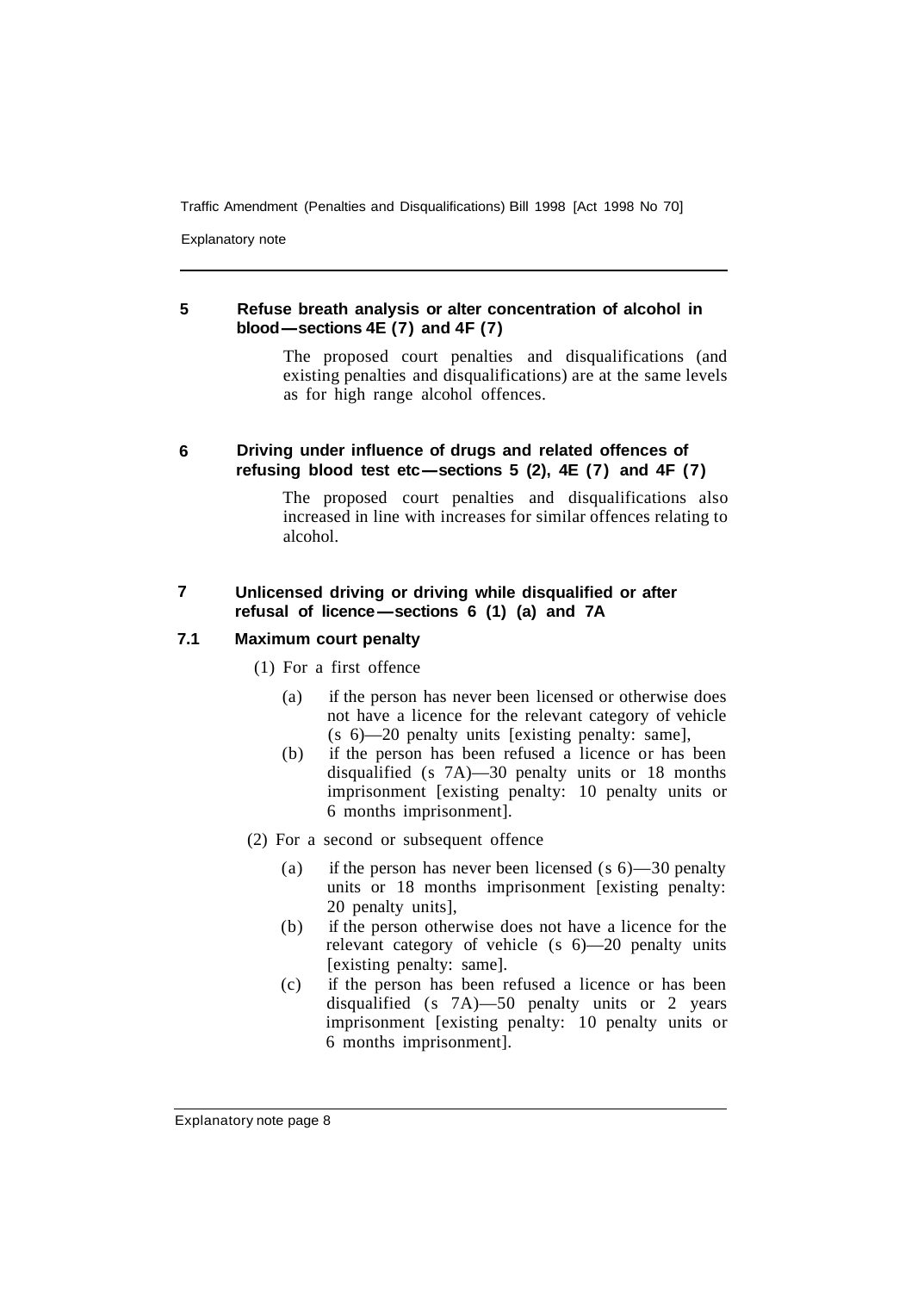Explanatory note

# **7.2 Disqualification**

- (1) For a first offence
	- (a) if the person has never been licensed or otherwise does not have licence for the relevant category of vehicle (s 6)—such period (if any) as is determined by the court [existing disqualification: same],
	- (b) if the person has been refused a licence or has been disqualified (s 7A)—1 year minimum and any additional period determined by court [existing disqualification: 6 months minimum and any additional period determined by court].
- (2) For a second or subsequent offence
	- (a) if the person has never been licensed (s 6)—3 years fixed disqualification [existing disqualification: such period (if any) as is determined by court],
	- (b) if the person otherwise does not have a licence for the relevant category of vehicle (s 6)—such period (if any) as is determined by the court [existing disqualification: same],
	- (c) if the person has been refused a licence or has been disqualified (s 7A)—2 years minimum and any additional period determined by court [existing disqualification: 6 months minimum and any additional period determined by court].

# **8 Failing to stop after an accident—section 8**

- (1) For a first offence—30 penalty units or 18 months imprisonment [existing penalty: 15 penalty units or 9 months imprisonment].
- (2) For a second or subsequent offence—50 penalty units or 2 years imprisonment [existing penalty: 20 penalty units or 12 months imprisonment].